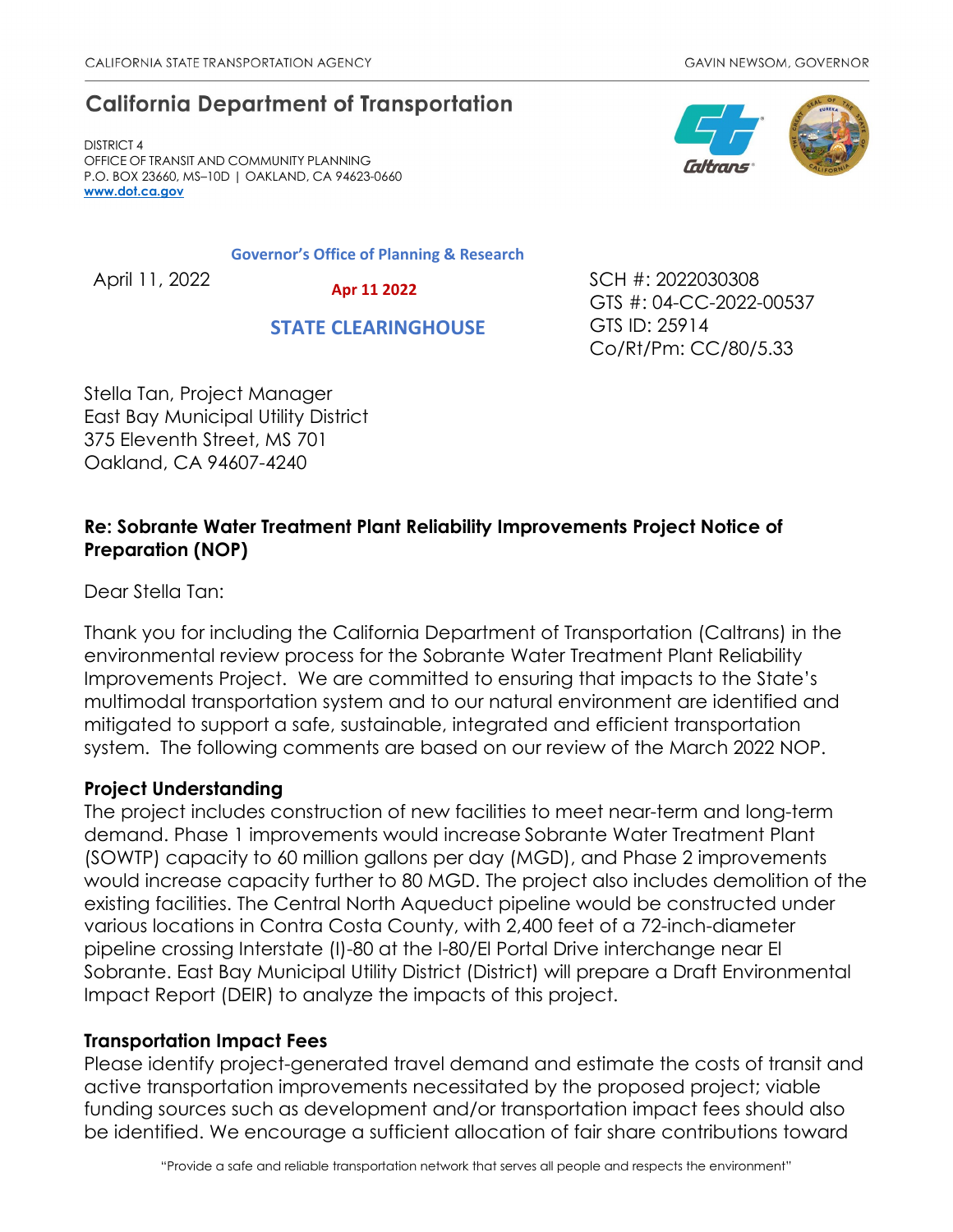Stella Tan, Project Manager April 11, 2022 Page 2

multi-modal and regional transit improvements to fully mitigate cumulative impacts to regional transportation. We also strongly support measures to increase sustainable mode shares, thereby reducing VMT.

#### **Hydrology**

Please document and mitigate any floodplain impacts. Additionally, explain any additional flooding impacts on existing adjacent properties.

### **Construction-Related Impacts**

Potential impacts to Caltrans' Right-of-Way (ROW) from project-related temporary access points should be analyzed. Mitigation for significant impacts due to construction and noise should be identified. Project work that requires movement of oversized or excessive load vehicles on State roadways requires a transportation permit that is issued by Caltrans. To apply, visit: [https://dot.ca.gov/programs/traffic](https://dot.ca.gov/programs/traffic-operations/transportation-permits)[operations/transportation-permits.](https://dot.ca.gov/programs/traffic-operations/transportation-permits)

Prior to construction, coordination may be required with Caltrans to develop a Transportation Management Plan (TMP) to reduce construction traffic impacts to the STN.

#### **Utilities**

Any utilities that are proposed, moved or modified within Caltrans' ROW shall be discussed. If utilities are impacted by the project, provide site plans that show the location of existing and/or proposed utilities. These modifications require a Caltransissued encroachment permit.

### **Lead Agency**

As the Lead Agency, the East Bay Municipal Utility District is responsible for all project mitigation, including any needed improvements to the State Transportation Network (STN). The project's fair share contribution, financing, scheduling, implementation responsibilities and lead agency monitoring should be fully discussed for all proposed mitigation measures.

#### **Equitable Access**

If any Caltrans facilities are impacted by the project, those facilities must meet American Disabilities Act (ADA) Standards after project completion. As well, the project must maintain bicycle and pedestrian access during construction. These access considerations support Caltrans' equity mission to provide a safe, sustainable, and equitable transportation network for all users.